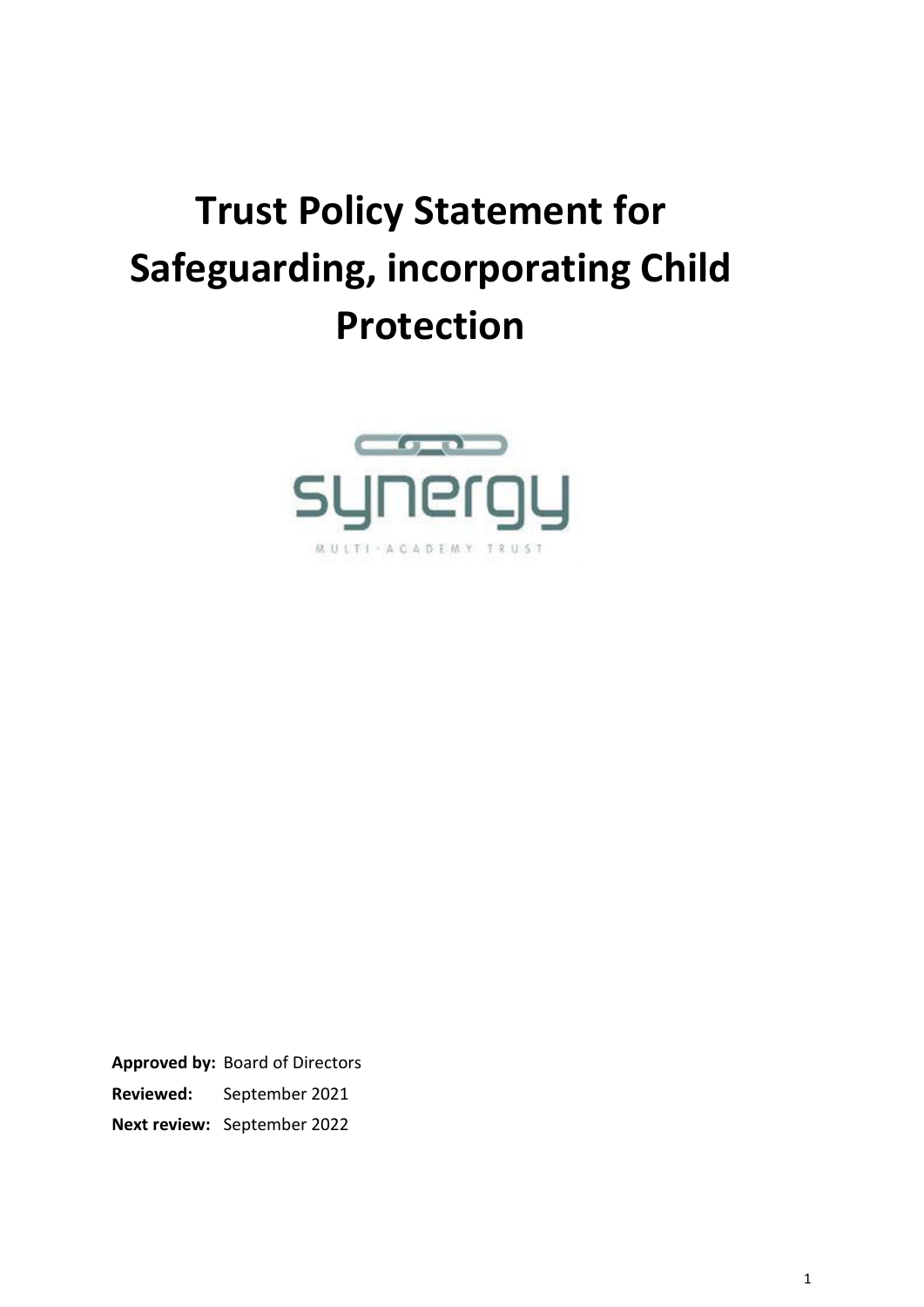#### **Overview**

Each school within Synergy Multi Academy Trust maintains a local policy regarding safeguarding. This outlines how each school delivers safeguarding at a local level and is reviewed on an annual basis by the Local Governing Body.

This document provides the safeguarding policy statement for the whole Trust, under which each local school is delivering their safeguarding policy and practice. This policy statement is also reviewed on an annual basis by the Board of Directors and disseminated to local schools. All schools within the Trust adopt the model safeguarding policy provided by the Norfolk County Council Safeguarding Team.

#### **Policy Consultation and Review**

All local policies are made available on each school's website. This policy statement is made available on the Synergy Multi Academy Trust website. Hard copies of policies are also made available on request from each school office. Parents and carers are also informed about safeguarding policy when their children join one of our schools and through school websites.

We recognise the expertise that our staff build by undertaking safeguarding training and managing safeguarding concerns on a daily basis, and we therefore invite staff to contribute to and shape this policy and associated safeguarding arrangements.

The policy is provided to all staff alongside our Staff Code of Conduct, behaviour policy and the safeguarding response to those pupils who are missing from education. In addition, all staff are provided with Part One of the statutory guidance *['Keeping Children Safe in](https://www.gov.uk/government/publications/keeping-children-safe-in-education--2)  [Education'](https://www.gov.uk/government/publications/keeping-children-safe-in-education--2)*, DfE (2021).

Local policies for safeguarding will be reviewed on an annual basis by each school's Local Governing Body.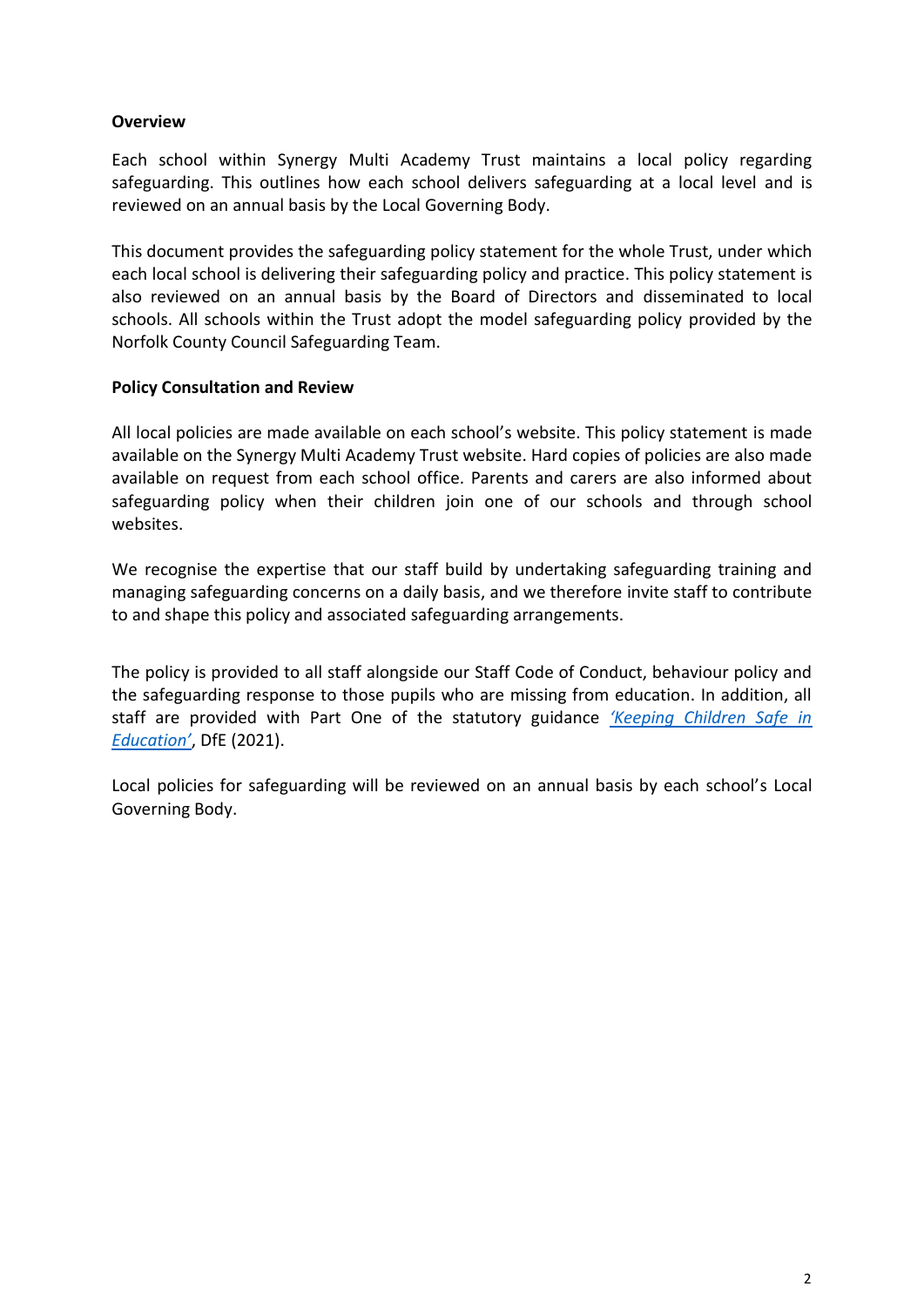### **1. PURPOSE and AIMS**

1.1 The purpose of Synergy Multi Academy Trust's safeguarding policy is to ensure every child who is a registered pupil at one of our schools is safe and protected from harm.

This means we will always work to:

- Protect children and young people at our schools from maltreatment
- Prevent impairment of our children's and young people's mental and physical health or development
- Ensure that children and young people at our schools grow up in circumstances consistent with the provision of safe and effective care
- Undertake that role so as to enable children and young people at our schools to have the best outcomes.

1.2 This policy will give clear direction to all staff including supply staff, volunteers, visitors and parents about expected behaviour and our legal responsibility to safeguard and promote the welfare of all children at our schools.

1.3 Our Trust fully recognises the contribution it can make to protect children from harm and supporting and promoting the welfare of all children who are registered pupils at our schools. The elements of our policy are prevention, protection and support.

1.4 We recognise that our safeguarding responsibilities are clearly linked to our responsibilities for ensuring that appropriate safeguarding responses are in place for children who are absent from our schools or who go missing from education, particularly on repeat occasions. The Attendance Lead will regularly liaise with the Designated Safeguarding Lead to discuss all persistently absent pupils and those who go missing to identify the risk of abuse and neglect including sexual abuse or exploitation and to ensure that appropriate safeguarding responses have been put in place to reduce the risk of future harm.

1.5 This policy statement applies to all pupils, staff, parents, governors, volunteers and visitors across our Trust. All pupils, staff, parents, governors, volunteers and visitors in individual schools should refer to the local policy on safeguarding held at those schools.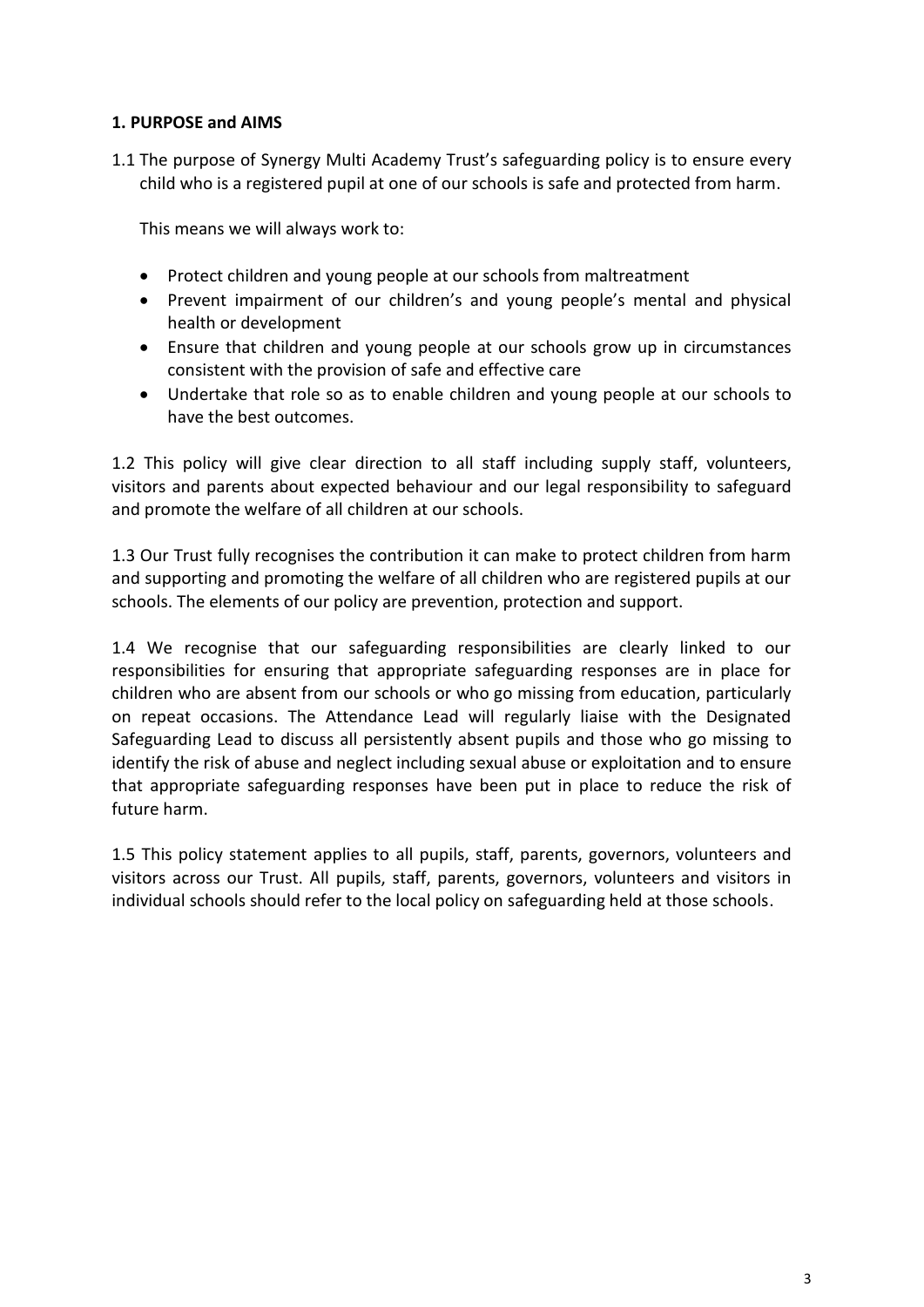## **2. OUR ETHOS**

2.1 The child's welfare is of paramount importance. Our Trust will establish and maintain an ethos where pupils feel secure, are encouraged to talk, are listened to and are safe. Children at our schools will be able to talk freely to any member of staff in their school if they are worried or concerned about something. All staff will reassure victims that they are being taken seriously and that they will be supported and kept safe. Victims will never be given the impression that they are creating a problem by reporting abuse, sexual violence or sexual harassment.

2.2 Everyone who comes into contact with children and their families has a role to play in safeguarding children. We recognise that staff at our schools play a particularly important role as they are in a position to identify concerns early and provide help for children to prevent concerns from escalating. **All staff are advised to maintain an attitude of '***it could happen here***' where safeguarding is concerned.** When concerned about the welfare of a child, staff members must always act in the **best interests** of the child.

2.3 At our schools, we ensure that safeguarding and child protection is at the forefront and underpin all relevant aspects of process and policy development. We operate with the best interests of the child at their heart.

2.4 Where there is a safeguarding concern, the child's wishes and feelings are taken into account when determining what action to take and what services to provide. The systems we have in place are well promoted, easily understood and easily accessible for children to confidently report abuse, knowing their concerns will be treated seriously, and knowing they can safely express their views and give feedback.

2.5 All staff and regular visitors will, through training and induction, know how to recognise indicators of concern, how to respond to a disclosure from a child and how to record and report this information. We will not make promises to any child and we will not keep secrets. Every child will know what the adult will have to do with any information they have chosen to disclose.

2.6 Throughout the broad and balanced curriculum in each school, we will provide activities and opportunities for children to develop the knowledge, values and skills they need to identify risks, including knowing when and how to ask for help for themselves and others to stay safe (this includes online). The Relationships Education, Relationships and Sex Education and Health Education will cover relevant, topics in an age and stage appropriate way, through a planned, developmental curriculum enabling pupils to learn about their rights and responsibilities to behave and stay safe in a variety of contexts on and offline. This will provide further reinforcement to help children identify risks, know when to seek support and develop the skills to ask for help from trustworthy, reliable sources. Further information can be found in the DfE guidance ['Teaching online safety in school.'](https://eur02.safelinks.protection.outlook.com/?url=https%3A%2F%2Fwww.gov.uk%2Fgovernment%2Fpublications%2Fteaching-online-safety-in-schools&data=04%7C01%7Clucy.canning%40norfolk.gov.uk%7C11813432630640e7421e08d946fee158%7C1419177e57e04f0faff0fd61b549d10e%7C0%7C0%7C637618882774063772%7CUnknown%7CTWFpbGZsb3d8eyJWIjoiMC4wLjAwMDAiLCJQIjoiV2luMzIiLCJBTiI6Ik1haWwiLCJXVCI6Mn0%3D%7C1000&sdata=a2veyRcU68QpbVQnKd2mEYenXhUqX%2FvR6LhxjVtRjRw%3D&reserved=0) and 'Relationships Education, Relationships and Sex Education and Health Education.'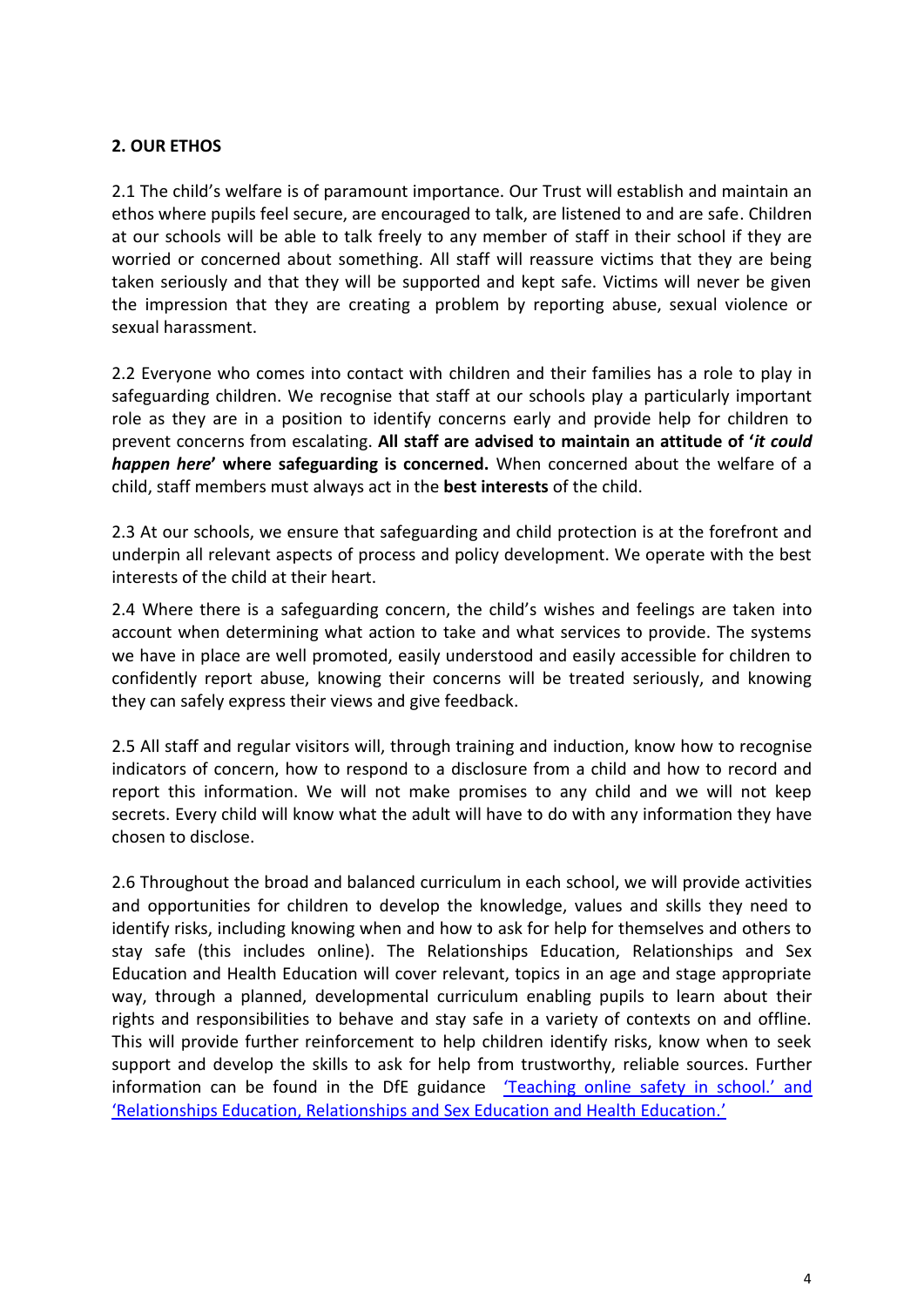Each school will include a section in their policy that explicitly identifies how the curriculum, and other provision, is used to achieve this as part of providing a broad and balanced curriculum.

2.7 At all times we will work in partnership and endeavour to establish effective working relationships with parents, carers and colleagues from other agencies in line with Working [Together to Safeguard Children](https://www.gov.uk/government/publications/working-together-to-safeguard-children--2) (2018) and the [Norfolk Multi Agency Safeguarding](https://www.norfolklscb.org/about/multi-agency-safeguarding-arrangements-masa-2019/)  [Partnership arrangements.](https://www.norfolklscb.org/about/multi-agency-safeguarding-arrangements-masa-2019/)

2.8 As part of our responsibilities for safeguarding and promoting the welfare of children, we will provide a co-ordinated offer of early help when additional needs of children are identified. These may include if a child:

- Is disabled and has specific additional needs
- Has special educational needs (whether or not they have a statutory education, health and care plan)
- Has a mental health need
- Is a young carer
- Is showing signs of being drawn in to anti-social or criminal behaviour, including gang involvement and association with organised crime groups
- Is frequently missing/goes missing from care or from home
- Is misusing drugs or alcohol themselves
- Is at risk of modern slavery, trafficking or exploitation
- Is in a family circumstance presenting challenges for the child, such as substance abuse, adult mental health problems or domestic abuse
- Has returned home to their family from care
- Is showing early signs of abuse and/or neglect
- Is at risk of being radicalised or exploited
- Is at risk of 'honour'-based abuse such as Female Genital Mutilation or Forced Marriage
- Is a privately fostered child
- Has a family member in prison, or is affected by parental offending
- Is persistently absent from education, including persistent absences for part of the school day.

For further details, please see the Safeguarding Policy documents held by each school in our Trust. This includes:

- Roles & Responsibilities
- Training & Induction
- Procedures for Managing Concerns
- Specific Safeguarding Issues
- Recording & Information Sharing
- Working with Parents & Carers
- Child Protection Conferences
- Safer Recruitment